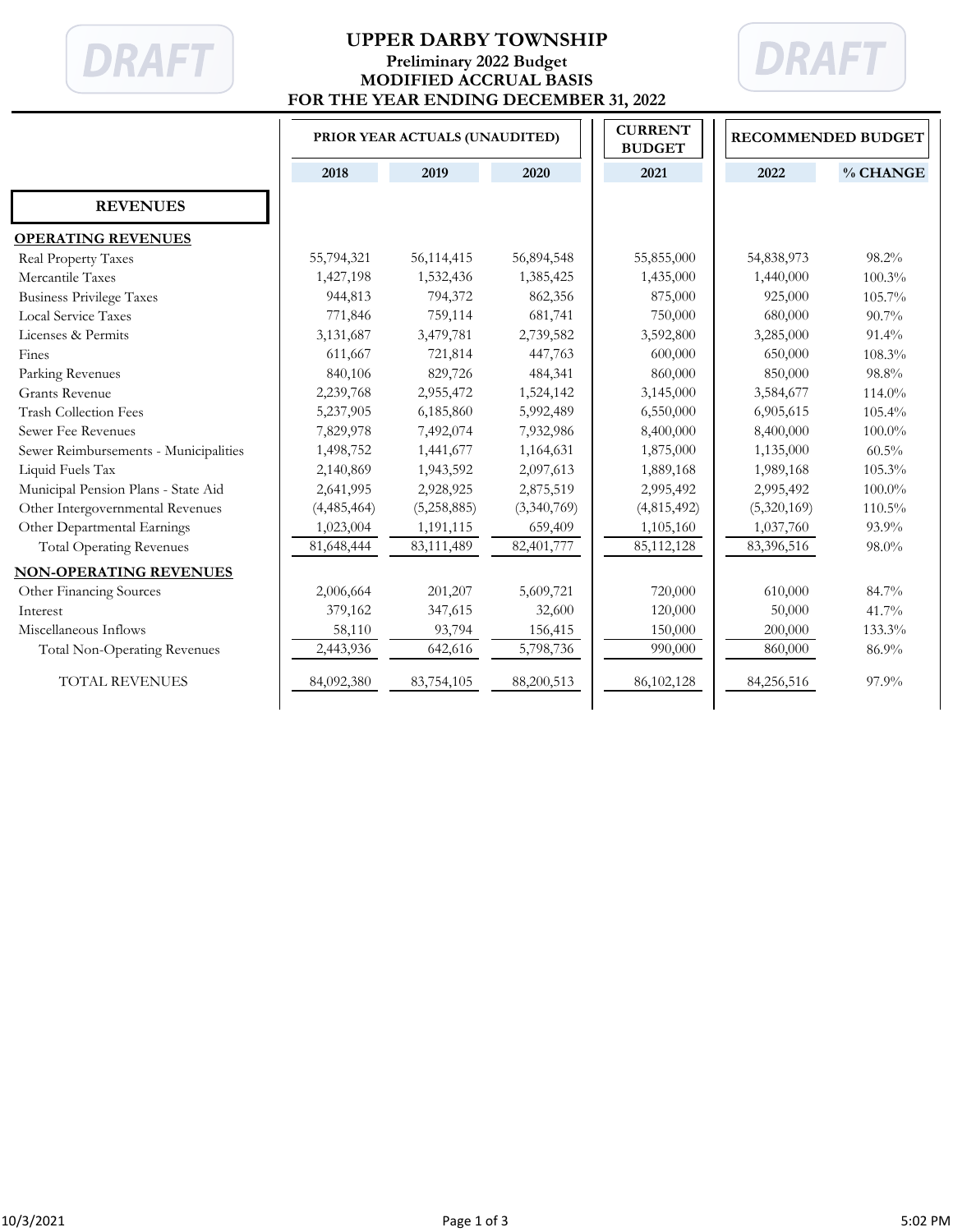

## **UPPER DARBY TOWNSHIP Preliminary 2022 Budget MODIFIED ACCRUAL BASIS FOR THE YEAR ENDING DECEMBER 31, 2022**



|                                      | PRIOR YEAR ACTUALS (UNAUDITED) |            |            | <b>CURRENT</b><br><b>BUDGET</b> | <b>RECOMMENDED BUDGET</b> |           |
|--------------------------------------|--------------------------------|------------|------------|---------------------------------|---------------------------|-----------|
|                                      | 2018                           | 2019       | 2020       | 2021                            | 2022                      | % CHANGE  |
| <b>EXPENSES</b>                      |                                |            |            |                                 |                           |           |
| <b>OPERATING EXPENSES</b>            |                                |            |            |                                 |                           |           |
| <b>General Government</b>            |                                |            |            |                                 |                           |           |
| Legislative Body                     | 200,306                        | 199,986    | 207,969    | 220,997                         | 208,353                   | $94.3\%$  |
| Executive                            | 119,669                        | 123,950    | 98,819     | 157,186                         | 144,951                   | 92.2%     |
| CAO                                  | 293,545                        | 245,188    | 355,954    | 209,998                         | 277,935                   | 132.4%    |
| Solicitor                            | 266,153                        | 231,219    | 435,439    | 545,000                         | 545,000                   | $100.0\%$ |
| Human Resource                       |                                |            |            | 131,498                         | 244,384                   | 185.8%    |
| Information Technologies             |                                |            |            | 270,183                         | 253,965                   | 94.0%     |
| Financial Administration             | 887,846                        | 894,893    | 794,333    | 756,188                         | 950,255                   | 125.7%    |
| Payroll-Related Expenses             | 2,075,677                      | 2,485,038  | 2,591,877  | 1,625,000                       | 1,368,297                 | 84.2%     |
| Treasurer                            | 7,500                          | 7,800      | 3,027      | 8,274                           | 8,274                     | $100.0\%$ |
| <b>Total General Government</b>      | 3,850,695                      | 4,188,074  | 4,487,417  | 3,924,324                       | 4,001,414                 | 102.0%    |
| Administrative                       |                                |            |            |                                 |                           |           |
| Administration                       | 1,638,319                      | 1,559,859  | 1,604,019  | 1,380,839                       | 1,516,042                 | 109.8%    |
| Human Services                       |                                |            |            | 111,850                         | 1,775                     | 1.6%      |
| COSA                                 | 382,313                        | 352,528    | 254,745    | 375,510                         | 493,841                   | 131.5%    |
| Total Administrative                 | 2,832,016                      | 2,603,106  | 2,773,304  | 2,666,432                       | 2,911,658                 | 109.2%    |
| <b>Public Safety</b>                 |                                |            |            |                                 |                           |           |
| Police                               | 31,609,930                     | 31,159,149 | 30,757,973 | 29,597,744                      | 29,273,390                | 98.9%     |
| Fire                                 | 12,954,438                     | 13,489,997 | 15,104,868 | 15,411,575                      | 15,156,851                | 98.3%     |
| Total Public Safety                  | 44,564,368                     | 44,649,146 | 45,862,841 | 45,009,319                      | 44,430,241                | 98.7%     |
| License & Inspecton                  |                                |            |            |                                 |                           |           |
| Administration                       | 616,019                        | 616,221    | 700,647    | 1,402,268                       | 1,534,767                 | 109.4%    |
| Planning & Zoning                    | 112,452                        | 112,796    | 158,423    | 32,701                          | 120,909                   | 369.7%    |
| Health                               | 536,204                        | 526,784    | 526,411    | 622,793                         | 388,688                   | 62.4%     |
| Total License & Inspection           | 1,264,674                      | 1,255,801  | 1,385,481  | 2,057,762                       | 2,044,364                 | 99.3%     |
| <b>Public Works</b>                  |                                |            |            |                                 |                           |           |
| Administration                       |                                |            |            | 384,994                         | 246,743                   | $64.1\%$  |
| Payroll-Related Expenses (Allocated) |                                |            |            |                                 |                           | $0.0\%$   |
| <b>Trash Collection</b>              | 4,857,003                      | 5,022,751  | 6,152,405  | 6,117,810                       | 6,757,243                 | 110.5%    |
| Sewer Expenses                       | 9,476,039                      | 8,054,741  | 7,664,228  | 7,813,513                       | 8,264,909                 | 105.8%    |
| Highway Fund Expenses                | 1,789,773                      | 1,664,295  | 1,602,503  | 1,998,322                       | 1,716,901                 | 85.9%     |
| Vehicle Maintenance                  | 1,967,250                      | 1,886,298  | 1,662,342  | 2,034,129                       | 1,969,723                 | 96.8%     |
| Construction                         |                                |            |            | 302,170                         | 307,789                   | 101.9%    |
| Electrical                           | 1,031,026                      | 894,494    | 1,008,778  | 857,746                         | 969,024                   | 113.0%    |
| Parks Maintenance                    | 1,475,763                      | 1,477,049  | 1,333,787  | 1,678,877                       | 1,632,154                 | 97.2%     |
| <b>Total Public Works</b>            | 20,596,854                     | 18,999,628 | 19,424,043 | 21,187,561                      | 21,864,485                | 103.2%    |
| <b>Grants Expenses</b>               |                                |            |            |                                 |                           |           |
| <b>HUD</b>                           | 1,301,291                      | 1,935,094  | 1,051,659  | 1,785,791                       | 2,304,677                 | 129.1%    |
| Other Grants Expense                 | 419,579                        | 16,682     | 8,581      |                                 |                           | $0.0\%$   |
| <b>Total Grants Expenses</b>         | 1,720,870                      | 1,951,776  | 1,060,240  | 1,785,791                       | 2,304,677                 | 129.1%    |
| <b>Other Governmental Functions</b>  |                                |            |            |                                 |                           |           |
| Parking Enforcement                  | 419,877                        | 401,320    | 424,709    | 497,942                         | 563,147                   | 113.1%    |
| Parks & Recreation                   | 1,371,140                      | 1,255,135  | 886,240    | 665,133                         | 966,670                   | 145.3%    |
| Library                              | 1,360,470                      | 1,401,284  | 1,436,316  | 1,472,224                       | 1,472,224                 | $100.0\%$ |
| Total Other Governmental Functions   | 3,151,486                      | 3,057,739  | 2,747,265  | 2,635,299                       | 3,002,041                 | 113.9%    |
| Miscellaneous                        |                                |            |            |                                 |                           |           |
| Volunteer Fire Relief Allocation     | 179,273                        | 192,403    | 194,949    | 200,000                         | 200,000                   | $100.0\%$ |
| Contingency                          | 100,396                        | 265,383    | 43,280     | 350,000                         | 450,000                   | 128.6%    |
|                                      |                                |            |            |                                 |                           |           |